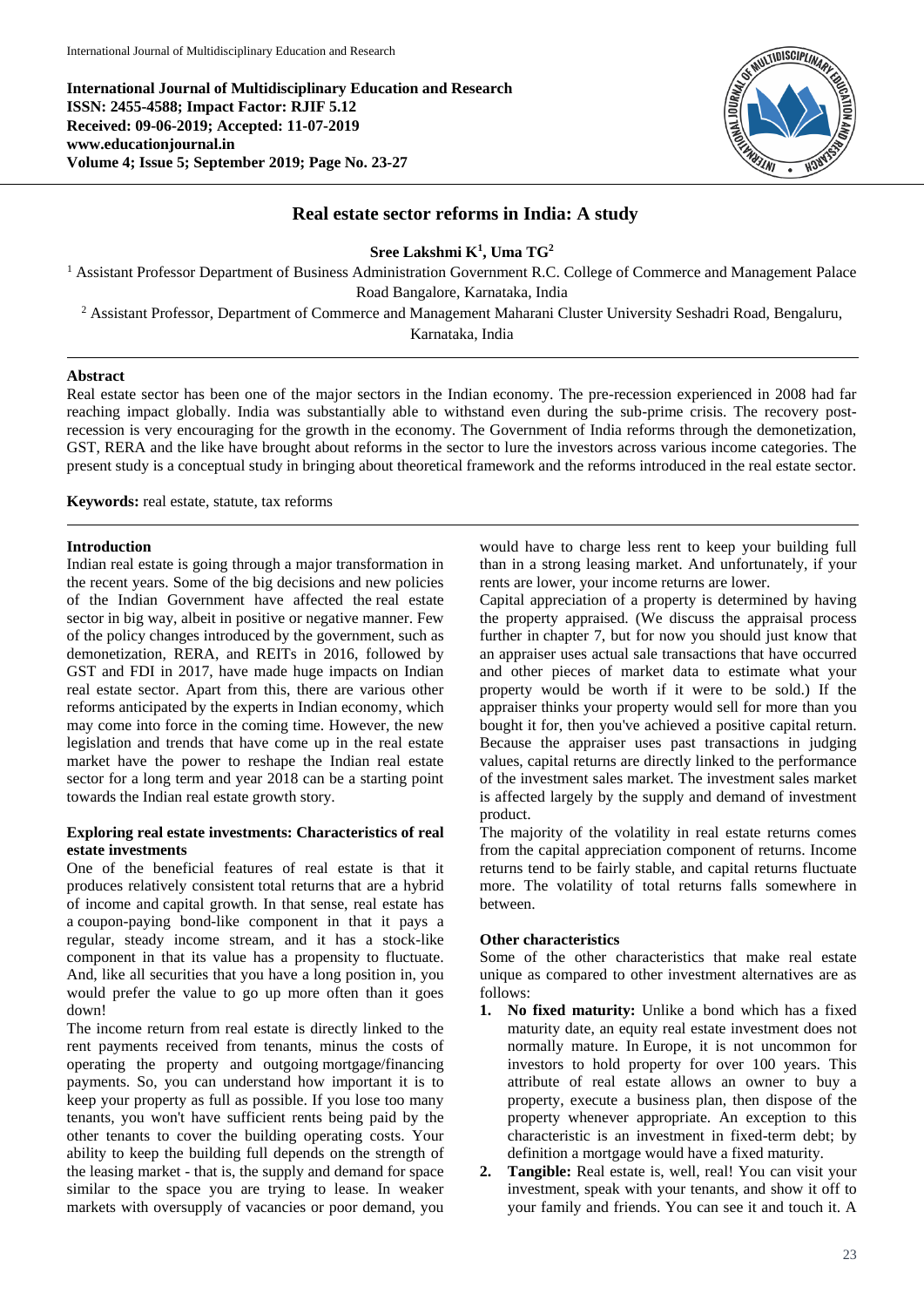result of this attribute is that you have a certain degree of physical control over the investment - if something is wrong with it, you can try fixing it. You can't do that with a stock or bond.

- **3. Requires Management:** Because real estate is tangible, it needs to be managed in a hands-on manner. Tenant complaints must be addressed. Landscaping must be handled. And, when the building starts to age, it needs to be renovated.
- **4. Inefficient Markets:** An inefficient market is not necessarily a bad thing. It just means that information asymmetry exists among participants in the market, allowing greater profits to be made by those with special information, expertise or resources. In contrast, public stock markets are much more efficient information is efficiently disseminated among market participants, and those with material non-public information are not permitted to trade upon the information. In the real estate markets, information is king, and can allow an investor to see profit opportunities that might otherwise not have presented themselves.
- **5. High Transaction Costs:** Private market real estate has high purchase costs and sale costs. On purchases, there are real-estate-agent-related commissions, lawyers' fees, engineers' fees and many other costs that can raise the effective purchase price well beyond the price the seller will actually receive. On sales, a substantial brokerage fee is usually required for the property to be properly exposed to the market. Because of the high costs of "trading" real estate, longer holding periods are common and speculative trading is rarer than for stocks.
- **6. Lower Liquidity:** With the exception of real estate securities, no public exchange exists for the trading of real estate. This makes real estate more difficult to sell because deals must be privately brokered. There can be a substantial lag between the time you decide to sell a property and when it actually is sold - usually a couple months at least.
- **7. Underlying tenant quality:** When assessing an income-producing property, an important consideration is the quality of the underlying tenancy. This is important because when you purchase the property, you're buying two things: the physical real estate, and the income stream from the tenants. If the tenants are likely to default on their monthly obligation, the risk of the investment is greater.
- **8. Variability among regions:** While it sounds cliché, location is one of the important aspects of real estate investments; a piece of real estate can perform very differently among countries, regions, cities and even within the same city. These regional differences need to be considered when making an investment, because your selection of which market to invest in has as large an impact on your eventual returns as your choice of property within the market.

# **Investments/developments in the real estate sector**

The Indian real estate sector has witnessed high growth in recent times with the rise in demand for office as well as residential spaces. Private Equity and Venture Capital investments in the sector have reached US\$ 1.47 billion between Jan-Mar 2019. Institutional investments in India's

real estate are expected to reach US\$ 5.5 billion for 2018, the highest in a decade  $[1]$ .

According to data released by Department of Industrial Policy and Promotion (DIPP), the construction development sector in India has received Foreign Direct Investment (FDI) equity inflows to the tune of US\$ 25.04 billion in the period April 2000-March 2019.

# **Some of the major investments and developments in this sector are as follows**

- New housing launches across top seven cities in India are expected to increase 32 per cent year-on-year by 2018 end to 193,600 units.
- In September 2018, Embassy Office Parks announced that it would raise around Rs 52 billion (US\$ 775.66 million) through India's first Real Estate Investment Trust (REIT) listing.
- New housing launches across top seven cities in India increased 50 per cent quarter-on-quarter in April-June 2018.
- In May 2018, Blackstone Group acquired One Indiabulls in Chennai from Indiabulls Real Estate for around Rs 900 crore (US\$ 136.9 million).
- In February 2018, DLF bought 11.76 acres of land for Rs 15 billion (US\$ 231.7 million) for its expansion in Gurugram, Haryana.

# **Major positive trends in the Indian real estate market**

Looking at the positive aspects of the reforms, there is a big possibility that years 2018-19 are going to be the bumper years for the Indian realty market. The transformation of market has attracted the eyes of domestic and foreign investors, and there are various positive trends observed by the experts, which point towards a more pro-active, positive and growing Indian Real Estate sector. Listed below are seven major positive trends in the Indian Real Estate market, which shows that there is great depth in the market and the so-called revival of real estate in India has already started.

**1. Global capital flow into Indian real estate:** One of the major signs of revival for Indian property market, investments by global investors has increased recently, with various international property funds and investors acquiring strong positions in Indian realty space. As per World Investment Report 2016-17 by the United Nations Conference for trade and development, India has been ranked fourth in terms of FDI inflows, which shows strong interest by the foreign buyers and investors in the Indian markets.

Improvements in India's overall credibility with transformation of regulatory framework has built up an attractive destination for both global and Indian investors. Thanks to improvement in transparency, NRIs and foreign investors find country's real estate market more reliable than ever before. Thus far, Indian real estate has attracted USD 32 billion in private equity and various other foreign investors are willing to invest in various sectors in India. As per Economic Survey of India, Indian Real Estate sector witnessed significant improvement attracting a total Foreign Direct Investment of USD 257 million in the second half of 2017 only. Looking at this trend, the expectations from

**<sup>.</sup>** <sup>1</sup> www.ibef.org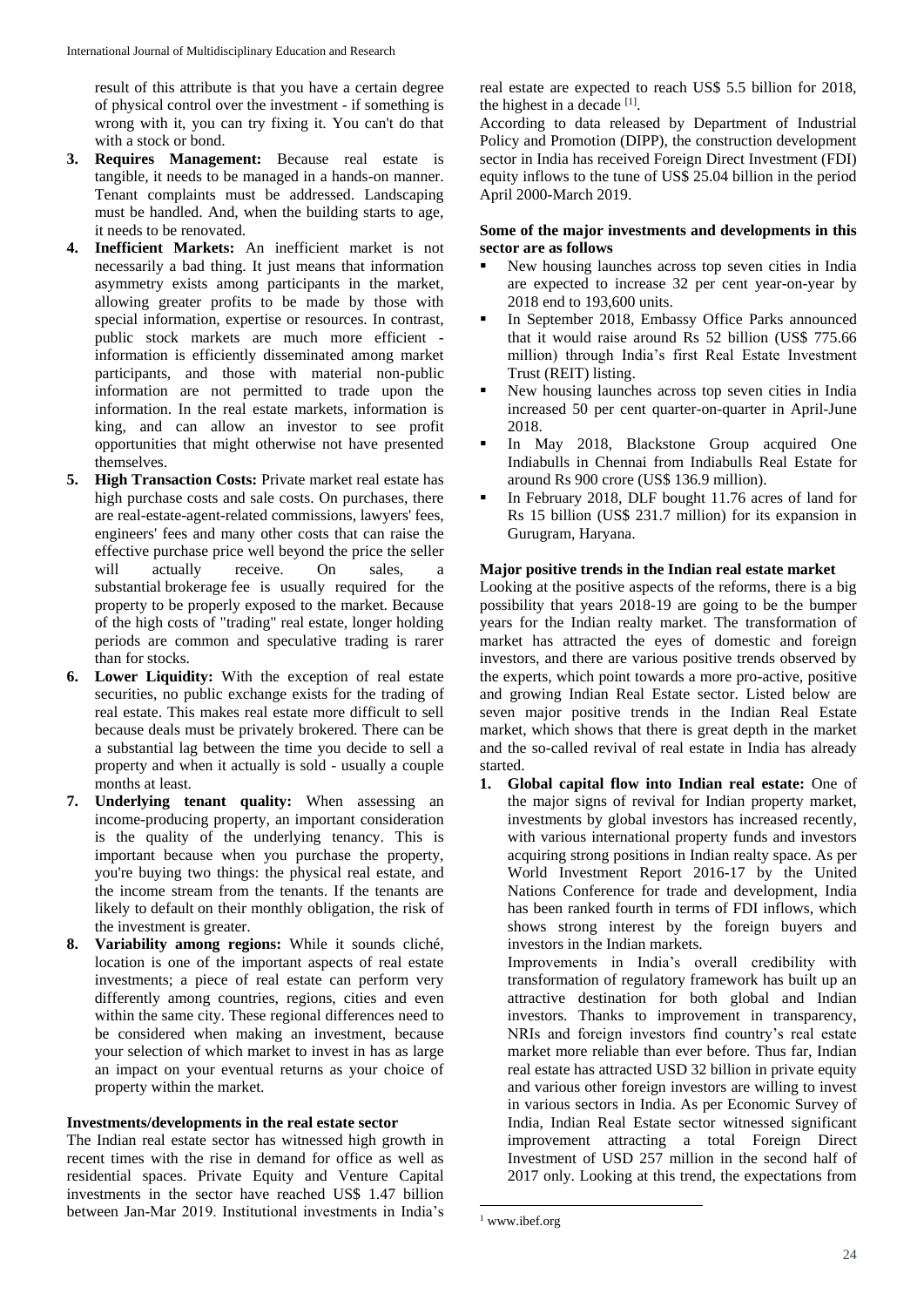private equity is high in the coming years and it is projected that 2018 and 2019 will be even bigger years for FDI investments in India.

**2. Developers will revamp their business models:** From year 2000 to 2016, because of lack of strong regulations of Indian property sector, developers used to launch many projects at the same time and there was no guarantee of completion of projects on time. There are numerous instances where investor's hard earned money went down the drain, simply because the developer is highly over-leveraged and could not complete the project. Now, with the enactment of RERA Act (Real Estate Regulation and Development Act, 2016), a deadline has been fixed for the projects to be completed, which will force developers to re-zig their business models.

The developers will require bringing more transparency as well as accountability in their processes, and do a lot more to increase consumer confidence in the project. Also, other legislative reforms such as The Goods and Service Tax (GST) Act 2017 as well as The Benami Transactions (Prohibition) Amendment Act 2016, will have a major impact on the business models and work ethics of developers. This also means that most of flyby-night developers will be out of market and Indian real estate will have more reputed and serious property developers. This will bring in more confidence of domestic and foreign investors into the market, which may result in higher and sustainable demand in the long run.

**3. Ever increasing housing demand:** Although past few years have observed comparatively lower transactions in the residential sector, housing demand in the country is quite high, thanks to its ever-growing population size. In India, there is an estimated shortage of around 40 million houses (urban and rural). In addition, population growth of 1.3 per cent per annum, favorable demographics, rise of concept of 'nuclear families', increased migration to urban areas, fiscal benefits, rising income/aspirations, etc. could lead to another 10 million demand for houses per annum.

However, in the recent times, most of the property developers focused on luxury to mid end housing only, whereas much of this demand is in the affordable housing segment. Moreover, with time, the definition of affordability also has changed and with ever increasing land prices, high finance rates, construction cost and stringent development regulations, affordable housing was not at all profitable option for real estate developers. This required some impetus from the government for developers to focus on affordable housing segment.

With the government nod of infrastructure status to affordable housing in Union Budget 2017-18, this sector is expected to grow at a high pace. The affordable housing segment is expected to be the next big growth driver of the Indian economy with property experts predicting a phenomenal growth rate of over 30% in the medium term. Developers may now have options for diverse and cheaper sources of funding, including external commercial borrowings (ECBs), which eventually can lower the borrowing costs of developers, who should pass on the savings to the buyers and investors.

New reforms also amended the size of affordable housing units in big cities, which is more in line with the markets. Moreover, banks may also be willing to lend these projects at attractive interest rates, which will result in easy and cheaper financing options to end users as well. With this in mind, various property developers and builders in India are gearing up to develop affordable housing projects, which are expected to improve the market sentiments in the time to come.

- **4. Commercial market shots:** One of the major leader of property sector, commercial office market, is turning out to be the front-runner in witnessing positive changes in the market owing to various legislative revolutions. RERA, REIT, demonetization, GST, make in India and various other reforms have given numerous positive shots to commercial real estate market, which has started springing back towards high growth curve.
- **A. REITs:** With the government making way for REITs (Real Estate Investment Trusts) in Indian realty market, the commercial office market has already started bouncing back in Mumbai, Bangalore, Delhi and Pune. With major market players such as Blackstone, Embassy and DLF making fast in-roads for REIT model in India, the trickle down impact on other realty players in anticipated in 2018-2019, which may result in improvement in other commercial office markets of the country with higher investment returns to its investors. The REIT potential in India is huge, with around 229 million sq. ft. of office space currently being REIT compliant. As per industry experts, even if 50% of this space is listed in the next few years, it will be mammoth \$18.5 billion worth of REIT listing. Moreover, India's stock of Grade A commercial assets is also increasing with more and more developers are looking to contribute to this sector and REITs acting as a sure-fire growth catalyst. The long term results should show investments in other markets such as retail, industrial and hospitality, which is expected to improve the overall market sentiments.
- **B. Co-working spaces:** Indian office sector is moving into 'hybrid' spaces or co-working culture, looking at the strong demand for flexible working spaces in India. The rise of numerous start-ups in Indian markets has paved the way for this market, which is turning out to be a big boost for the commercial office sector. Co-working spaces are popping up across Indian metros as well as Tier-II cities, providing start-ups with flexible working options at affordable rents. Presently, there are more than 100 operators in this space across India, though there is still very limited supply of co-working spaces available. This sector is slowly moving to become a big success story, with various other countries also following the same model.
- **C. Industrialization and Trade:** Apart from various other factors, improvement in industrialization and trade opportunities in the recent past are also fueling the demand for commercial office space in various cities in India. Moreover, with recent changes in FDI policy, demand for warehousing industry is expected to increase many-folds in 2018-2019, which will have a positive impact on other sectors including commercial office market.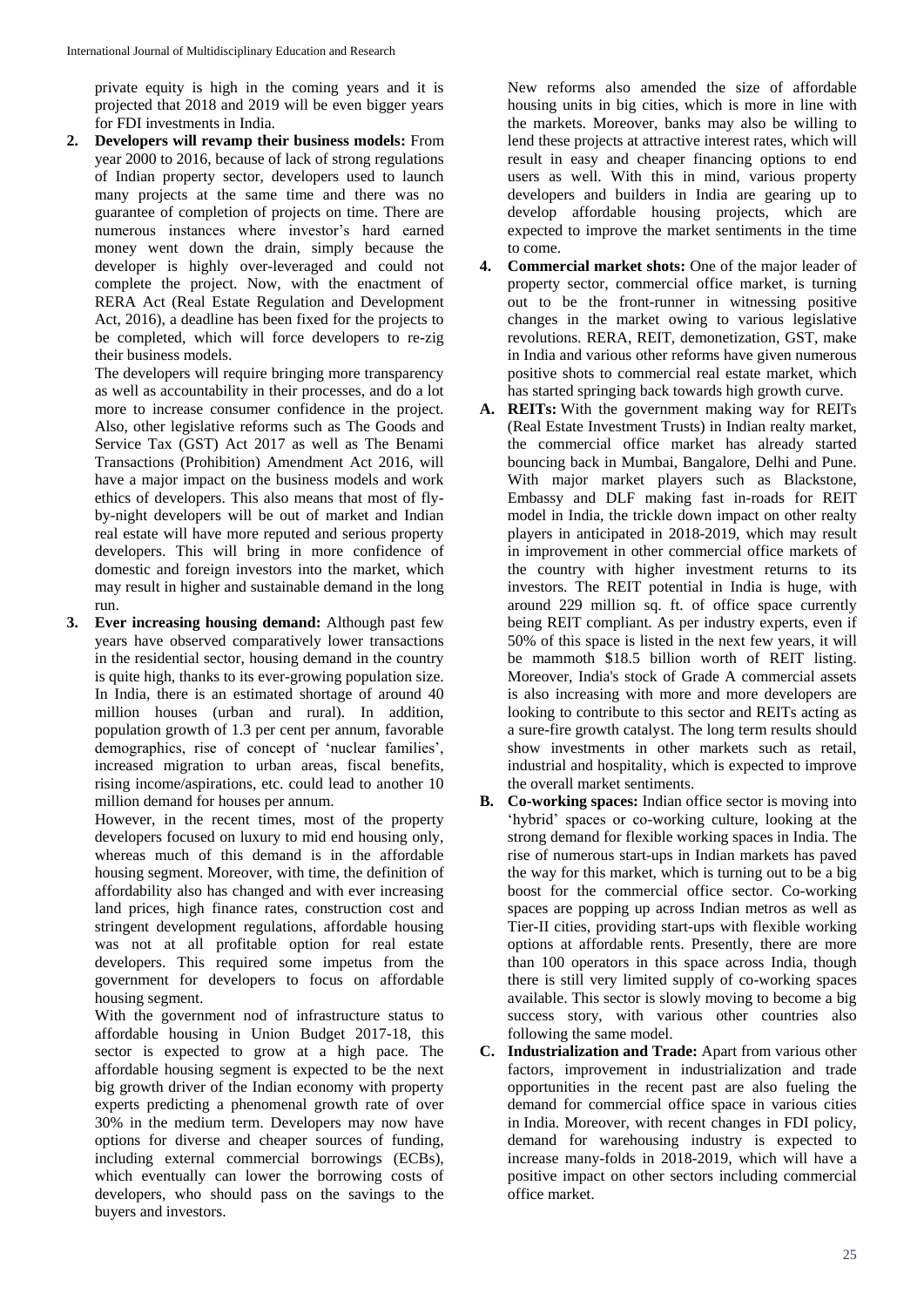**1. Tourism and hospitality industry:** Tourism in India was always a big revenue generator for the Indian economy and one of the key drivers for creation of jobs in various cities and region in India. It is a critical and economically important industry in India, which has started to show signs of revival in the recent years.

As per World Travel & Tourism Council, tourism in India has generated USD 230 billion in year 2017, which is equivalent to 9.4% of the nation's GDP. Apart from being the main GDP contributor, India Tourism has supported 41.622 million jobs, almost 8% of its total employment. The sector is predicted to grow at an annual rate of 6.9% to USD 490 billion by 2028 (9.9% of GDP), which should result in good demand and high growth for the hospitality industry. Apart from leisure, religious and business tourism in India, medical tourism is also increasing at a high growth rate, thanks to economical and quality medical services available in the country. In October 2015, India's medical tourism sector was estimated to be worth USD 3 billion, which is projected to grow to USD 7-8 billion by 2020. All these changes are reflecting in the present trends in hospitality industry. It is observed that 2016-2017 was a great year for hospitality industry in India, with overall ARR clocking at approx. USD 90, with average hotel occupancy observed at 65.6%. Although these figures are much lower than the 2007-08 results, the steady improvement suggest a strong outlook for the hospitality sector, which is showing all signs of revival and expected to grow in mid to long run. Consequently, various international and domestic hotel and hospitality investors have started scouting for right investment opportunities in various cities in India.

- **2. Alternative asset classes:** It is quite heartening to know that it is not only the residential, commercial and hospitality sector, which are showing revival of trends. Instead, various alternative and new asset classes have emerged in the Indian real estate sector such as short term stays, specialty hospitals and medical institutes, schools, student housing, aged care facilities, etc. These emerging sectors are showing great signs of high growth in the recent times and promises to push the sector further up with induced investments by various domestic and foreign investors.
- **3. Market consolidation:** In the past few years, owing to slowdown of realty sector, comparatively few sales and lack of financing options in India has led to various developers over-leveraging themselves. This means that most of small time developers may either have to sell off their assets or enter into JV with big and more reputed developers to save them from this financial mess and deliver their projects. With this consolidation of property development market on the cards, the highly overcrowded real estate sector in India is expected to become a lot leaner and meaner. With consolidation happening by ways of joint developments and joint ventures between landowners and/or small developers with bigger, better-organised players, smaller developers being bought out by larger players, and struggling developers cashing in their land banks by selling them to players with stronger balance sheets and appetite for growth.

**Impact of demonetization, RERA and GST on real estate** The real estate sector has faced several obstacles over the past few months in the light of the implementation of demonetization, RERA and GST. Each of these reforms brought about an added dimension of change to the sector, and with it a new set of challenges to take on.

### **Demonetization**

The demonetization move was received with a lot of panic, causing people to be wary of spending, leading to a decline in demand for housing. Property registrations saw a decrease of up to 40%, giving rise to an air of fear among developers. This led to them putting many projects on hold to avert losses and risk. Regular sale of homes had taken a hit with several thousands of properties across the country having seen a sudden stoppage in sales. The effects of demonetization on the real estate sector have varied from place to place but with time, the demand for housing saw a gradual increase, especially in the affordable housing segment, a large chunk of which is comprised of small sized flats. Affordable housing is being given a healthy push by the government and there are also a few tax benefits that have been introduced.

### **Rera**

The Real Estate Regulation (and Development) Act, 2016 (RERA) came into effect on May 1, 2017. It aims to boost investments in the real estate sector and create a more transparent environment for property buyers by increasing the accountability of builders. There are three groups of people who are the main stakeholders in the real estate sector - builders, brokers and buyers. The impact of the above on interested groups is as under:

## **Builders**

Builders are required to register all properties above 500 square meters or those having eight units in order to facilitate regulation. RERA also requires builders to do away with terms like built up area. Property is now to be sold on the basis of carpet area, which has been clearly defined in the act. Builders are also liable for structural defects for up to 5 years from handing over possession to buyers. Any new projects will need to be licensed and approved by RERA before they can commence development, leading to a decrease in the approval of new projects.

#### **Brokers**

Real estate brokerage in India has been relatively unorganized. In accordance with RERA, real estate brokers will have to register themselves and acquire a license. They are also required to provide complete and correct information to buyers and perpetuation of any false information on their part can result in heavy penalties.

These regulations will serve to weed out brokers who engage in malpractices to win the confidence of buyers.

#### **Buyers**

Buyers now enjoy more power as the new regulations have laid down the foundation for a more transparent buying process. Developers are now going to be held accountable